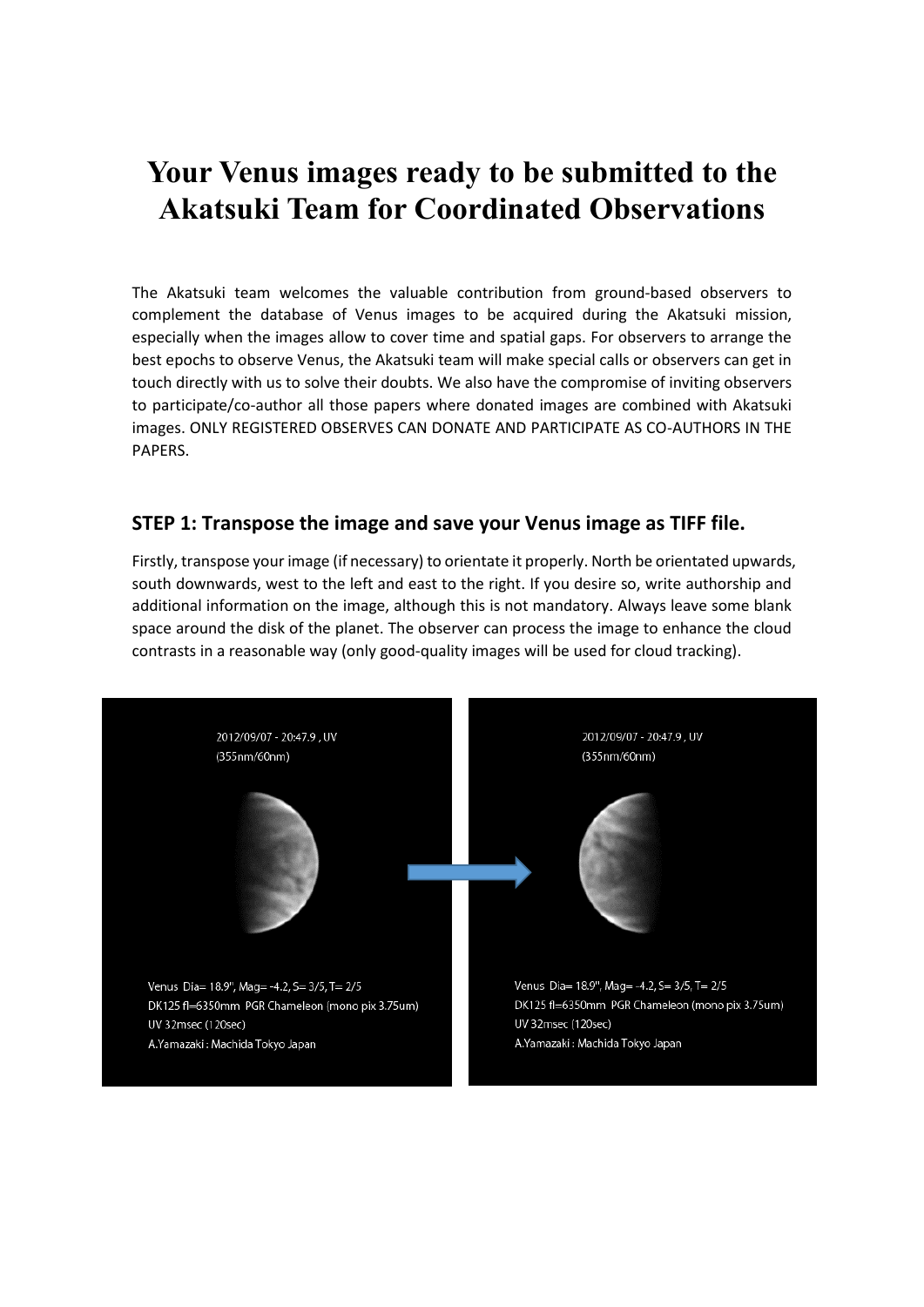# **STEP 2: Rename the name of the TIFF file following required format.**

The file must be renamed with the following format where the year has 4 digits, while month, day, hour, minute and second are written with 2 digits. The date and time correspond to the moment of the observation and must be expressed in UT (Universal Time). The filter must be an integer number (no decimals) and expressed in nanometers. Don't forget to add nm at the end.

PLANET\_Year-Month-DayTHour-Minutes.Seconds\_Wavelength+nm.tif

Venus\_2012-09-07T20-47-54\_355nm.tif

## **STEP 3: Define the header and write it inside the TIFF file.**

Clicking the right button of your mouse on the image file and selecting "Properties", a small window pops out to define additional fields of the image file.

| $r$ iew $\blacktriangleright$ | Slide show                                                                                                                   | Print E-mail            | <b>Burn</b> | New folder |                 |  |
|-------------------------------|------------------------------------------------------------------------------------------------------------------------------|-------------------------|-------------|------------|-----------------|--|
|                               | $\mathbf{x}$<br>Venus_2012-09-07T20-47-54_355nm.tif Properties<br>Details<br><b>Previous Versions</b><br>Security<br>General |                         |             |            |                 |  |
|                               | Property                                                                                                                     | Value                   |             |            |                 |  |
|                               | Description                                                                                                                  |                         |             |            | <b>OLD</b>      |  |
|                               | Title                                                                                                                        | OBSERVER=A.Yamazaki.T   |             | Ξ          |                 |  |
|                               | Subject                                                                                                                      | asunto                  |             |            |                 |  |
|                               | Rating                                                                                                                       | ಬೆ ಬೆ ಬೆ ಬೆ             |             |            |                 |  |
|                               | Tags                                                                                                                         |                         |             |            |                 |  |
|                               | Comments                                                                                                                     |                         |             |            |                 |  |
|                               | Origin                                                                                                                       |                         |             |            | gbo_20120907T20 |  |
|                               | Authors                                                                                                                      |                         |             |            | 4754_355nm_L1B  |  |
|                               | Date taken                                                                                                                   | 09/05/2016 22:34        |             |            | 00.FIT          |  |
|                               | Program name                                                                                                                 | Adobe Photoshop CS Wind |             |            |                 |  |
|                               | Date acquired                                                                                                                |                         |             |            |                 |  |
|                               | Copyright                                                                                                                    |                         |             |            |                 |  |
|                               | Image                                                                                                                        |                         |             |            |                 |  |
|                               | Image ID                                                                                                                     |                         |             |            |                 |  |
|                               | <b>Dimensions</b>                                                                                                            | $450 \times 500$        |             |            | Venus 2012-09-0 |  |
|                               | Width                                                                                                                        | 450 pixels              |             |            | 7T20-47-54_355n |  |
|                               | Height                                                                                                                       | 500 pixels              |             |            | m.tif           |  |
|                               | 70 dei<br>Horizontal mook dion                                                                                               |                         |             |            |                 |  |
|                               | Remove Properties and Personal Information                                                                                   |                         |             |            |                 |  |
|                               | OK<br>Cancel<br>Apply                                                                                                        |                         |             |            |                 |  |

Select "Details" and in the field called "Title" we define the header information. The header must contain the following information: